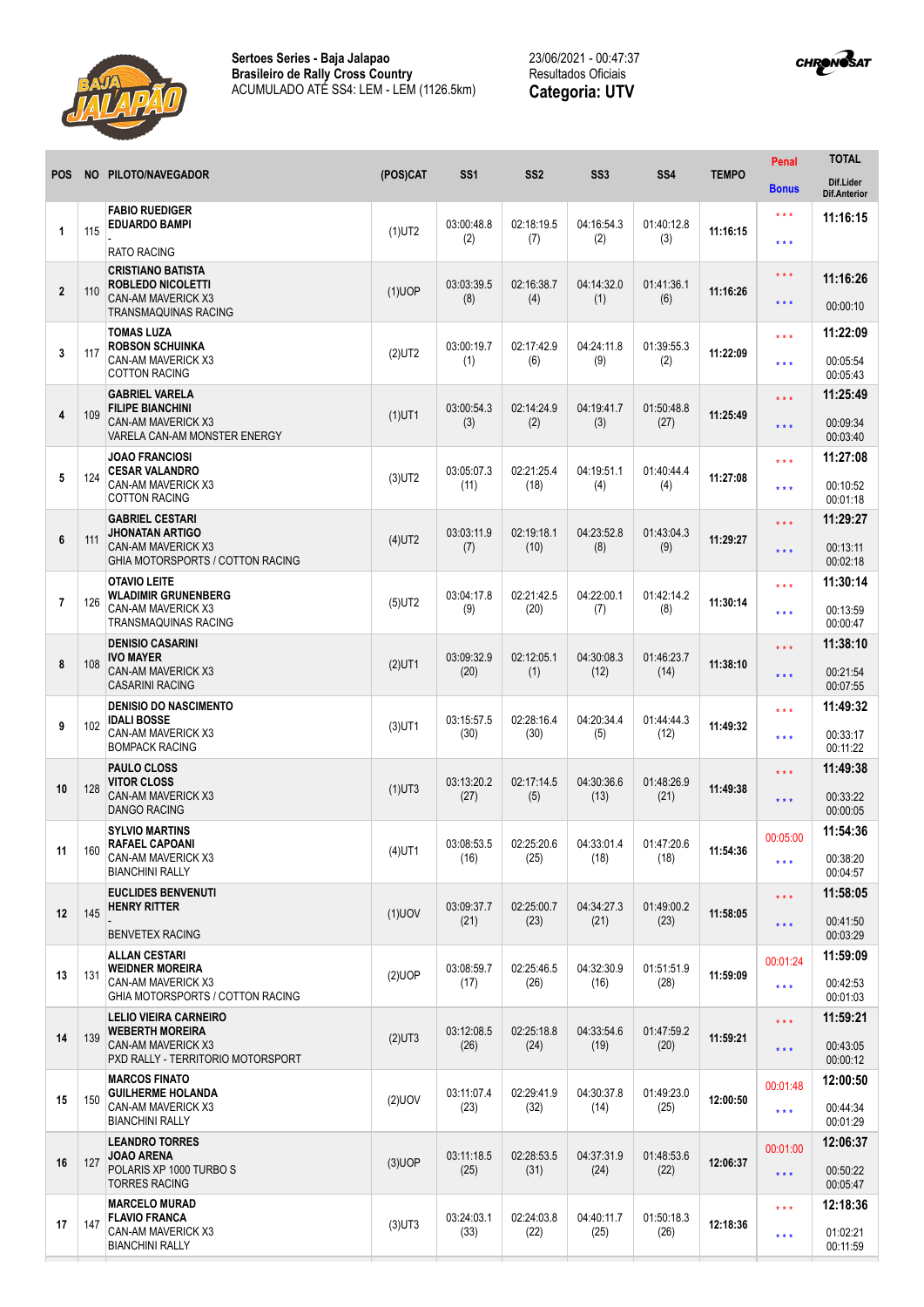| <b>LEONARDO CASTRO</b><br>12:33:59<br>00:01:16<br>JOAO VITOR RIBEIRO<br>03:29:12.8<br>02:15:11.2<br>04:34:26.9<br>02:15:08.9<br>19<br>$(6)$ UT2<br>12:33:59<br>134<br>CAN-AM MAVERICK X3<br>(42)<br>(36)<br>(3)<br>(20)<br>01:17:44<br>$\star\star\star$<br>C3 RACING<br>00:03:15<br><b>ROBERTO KELLER</b><br>12:36:02<br>$***$<br><b>FLAVIO BISI</b><br>03:08:40.1<br>02:33:34.3<br>05:08:27.5<br>01:45:20.6<br>20<br>106<br>$(7)$ UT2<br>12:36:02<br>CAN-AM MAVERICK X3<br>(31)<br>(13)<br>(15)<br>(34)<br>01:19:47<br>$***$<br><b>MADCAT PERFORMANCE</b><br>00:02:02<br><b>ENIO BOZZANO</b><br>12:36:21<br>$\star \star \star$<br><b>WELLINGTON REZENDE</b><br>03:47:12.8<br>02:21:00.9<br>04:40:16.2<br>01:47:51.7<br>21<br>137<br>12:36:21<br>$(5)$ UT3<br>CAN-AM MAVERICK X3<br>(26)<br>(19)<br>01:20:06<br>(41)<br>(16)<br>$***$<br><b>COTTON RACING</b><br>00:00:19<br><b>MATHEUS GERMINIANI</b><br>12:38:30<br>$***$<br><b>JOAO SCHNORNBERGER</b><br>03:30:09.5<br>02:27:38.6<br>04:44:41.2<br>01:56:01.5<br>22<br>129<br>$(6)$ UT3<br>12:38:30<br><b>CAN-AM MAVERICK X3</b><br>(29)<br>(29)<br>(32)<br>(37)<br>01:22:15<br>$***$<br><b>DANGO RACING</b><br>00:02:09<br><b>HELDER SANCHES</b><br>13:00:12<br>$***$<br>03:24:48.2<br>02:35:42.2<br>04:52:56.3<br>02:06:45.4<br><b>MARCOS MIOTTO</b><br>23<br>158<br>$(3)$ UOV<br>13:00:12<br>(36)<br>(33)<br>(34)<br>(30)<br>01:43:56<br>$***$<br><b>TECMIN - RATO RACING</b><br>00:21:41<br>13:06:48<br>PEDRO HENRIQUE TEIXEIRA<br>$\star\star\star$<br>03:23:23.2<br>02:32:53.1<br>04:32:49.8<br>02:37:42.3<br><b>PAULO HENRIQUE SOUZA</b><br>24<br>148<br>$(7)$ UT3<br>13:06:48<br>CAN-AM MAVERICK X3<br>(32)<br>(33)<br>(43)<br>(17)<br>01:50:32<br>$***$<br>PH2 RACING<br>00:06:36<br><b>SILVIO MARTINS</b><br>13:31:20<br>00:01:00<br><b>WINICIUS MARTINS</b><br>03:13:27.8<br>03:43:48.6<br>04:40:52.7<br>01:53:11.6<br>25<br>$(4)$ UOV<br>13:31:20<br>146<br>CAN-AM MAVERICK X3<br>(28)<br>(27)<br>(30)<br>(44)<br>02:15:05<br>$\star\star\star$<br><b>MARTINS RACING</b><br>00:24:32<br>13:39:12<br><b>CRISTIAN DOMECG</b><br>00:01:00<br>03:10:58.1<br>02:20:33.6<br>04:29:30.3<br>03:38:10.0<br>JOAO LUIS STAL<br>26<br>133<br>$(8)$ UT2<br>13:39:12<br><b>CAN-AM MAVERICK X3</b><br>(22)<br>(13)<br>(11)<br>(45)<br>02:22:56<br>$\star\star\star$<br><b>COTTON RACING</b><br>00:07:51<br>14:03:04<br><b>CAROLINA WEISHEIMER</b><br>00:01:48<br><b>CAMILA HANISCH</b><br>03:49:29.5<br>02:47:24.7<br>05:19:10.4<br>02:06:59.4<br>27<br>14:03:04<br>154<br>$(8)$ UT3<br>CAN-AM MAVERICK X3<br>(39)<br>(33)<br>(34)<br>(42)<br>02:46:48<br>$\star\star\star$<br><b>DANGO RANCIG</b><br>00:23:52<br><b>MIGUEL MARIOTTI</b><br>14:19:37<br>01:40:27<br>02:20:21.9<br>04:35:10.5<br><b>CLAUDIO RIESER</b><br>05:40:27.0<br>01:43:38.1<br>140<br>28<br>$(9)$ UT3<br>14:19:37<br>CAN-AM MAVERICK X3<br>03:03:22<br>(47)<br>(12)<br>(22)<br>(10)<br>$\star\star\star$<br><b>DANGO RACING</b><br>00:16:33<br>PEDRO LOPES ARNA<br>14:34:02<br>00:02:44<br>03:39:39.1<br>05:29:03.4<br><b>GEORGE MARTINS</b><br>03:14:01.6<br>02:11:18.5<br>$(5)$ UOV<br>29<br>152<br>14:34:02<br>CAN-AM MAVERICK X3<br>(34)<br>(36)<br>(40)<br>(42)<br>03:17:47<br>$***$<br><b>CASARINI</b><br>00:14:25<br><b>DANIEL LOPES RIBEIRO</b><br>14:49:39<br>01:33:46<br><b>MARCELO CARESTIATO</b><br>03:14:36.6<br>02:27:29.6<br>02:07:33.0<br>07:00:00.0<br>142<br>30<br>$(6)$ UOV<br>14:49:39<br>(29)<br>(28)<br>(35)<br>(35)<br>03:33:23<br>$\star\star\star$<br><b>CACA LEGUAS</b><br>00:15:36<br>PAMELA BOZZANO<br>15:47:50<br>01:30:00<br>05:30:00.0<br>02:52:42.9<br>05:13:32.0<br>02:11:35.7<br><b>CESAR AUGUSTO VALERIO</b><br>31<br>155<br>15:47:50<br>$(10)$ UT3<br>CAN-AM MAVERICK X3<br>(44)<br>(40)<br>(36)<br>(37)<br>04:31:35<br>$\star\star\star$<br><b>COTTON RACING</b><br>00:58:11<br>15:54:50<br><b>LEONARDO ISHIZUKA</b><br>01:31:36<br>03:55:21.2<br>02:44:57.6<br>02:14:31.2<br><b>DANIEL MASILI</b><br>07:00:00.0<br>163<br>$(7)$ UOV<br>32<br>15:54:50<br>(45)<br>(38)<br>(37)<br>(41)<br>04:38:34<br>$\star\star\star$<br><b>TECMIN - RATO RACING</b><br>00:06:59<br>16:09:58<br><b>FRANCESCO FRANCIOSI</b><br>03:31:19<br>03:02:06.7<br>02:20:54.2<br>09:00:00.0<br>01:46:57.3<br><b>ANA PAULA FRANCIOSI</b><br>33<br>123<br>$(9)$ UT2<br>16:09:58<br>CAN-AM MAVERICK X3<br>(43)<br>(15)<br>(32)<br>(17)<br>04:53:42<br>$\star\star\star$<br><b>COTTON RACING</b><br>00:15:08<br>16:11:43<br><b>JOSE SARAIVA</b><br>03:30:00<br><b>HUMBERTO RIBEIRO</b><br>03:04:47.7<br>02:20:15.8<br>09:00:00.0<br>01:46:40.3<br>162<br>34<br>$(10)$ UT2<br>16:11:43<br>(5)<br>(11)<br>(35)<br>(15)<br>04:55:28<br>$\star \star \star$<br><b>TECMIN - RATO RACING</b><br>00:01:45<br>16:14:24<br><b>GUSTAVO ZANFORLIN</b><br>03:30:00<br>03:09:03.4<br>02:20:49.8<br>09:00:00.0<br>01:44:31.0<br><b>MARCOS MELADO</b><br>135<br>$(11)$ UT2<br>16:14:24<br>35<br>CAN-AM MAVERICK X3<br>(10)<br>(14)<br>(36)<br>(11)<br>04:58:08<br>$\star\star\star$<br>JOHNNYS JOS RALLY TEAM<br>00:02:40<br><b>ADRIANO BENVENUTTI</b><br>16:14:38<br>02:45:00<br><b>RICARDO ROCHA</b><br>03:06:39.5<br>06:45:00.0<br>04:30:53.5<br>01:52:05.7<br>36<br>$(4)$ UOP<br>16:14:38<br>141<br>CAN-AM MAVERICK X3<br>(19)<br>(47)<br>(37)<br>(29)<br>04:58:23<br>$\star\star\star$<br><b>TRANSBEN RACING</b><br>00:00:14<br>132 VINICIUS CASTRO<br>03:21:55.9<br>02:34:20.4<br>09:00:00.0<br>01:38:29.9<br>16:34:46<br>37<br>$(12)$ UT2<br>03:30:00<br>16:34:46<br><b>ADELMO LINS</b><br>(39)<br>(14)<br>(35)<br>(1) | 18 | 164 | <b>HERON FRANCIOSI</b><br><b>IRADI BIASUZ</b><br>CAN-AM MAVERICK X3<br>DANGO - MANDACARU | $(4)$ UT3 | 03:31:36.9<br>(39) | 02:26:37.9<br>(27) | 04:36:45.2<br>(23) | 01:55:44.7<br>(31) | 12:30:44 | 00:10:45<br>$\star\star\star$ | 12:30:44<br>01:14:29<br>00:12:07 |
|------------------------------------------------------------------------------------------------------------------------------------------------------------------------------------------------------------------------------------------------------------------------------------------------------------------------------------------------------------------------------------------------------------------------------------------------------------------------------------------------------------------------------------------------------------------------------------------------------------------------------------------------------------------------------------------------------------------------------------------------------------------------------------------------------------------------------------------------------------------------------------------------------------------------------------------------------------------------------------------------------------------------------------------------------------------------------------------------------------------------------------------------------------------------------------------------------------------------------------------------------------------------------------------------------------------------------------------------------------------------------------------------------------------------------------------------------------------------------------------------------------------------------------------------------------------------------------------------------------------------------------------------------------------------------------------------------------------------------------------------------------------------------------------------------------------------------------------------------------------------------------------------------------------------------------------------------------------------------------------------------------------------------------------------------------------------------------------------------------------------------------------------------------------------------------------------------------------------------------------------------------------------------------------------------------------------------------------------------------------------------------------------------------------------------------------------------------------------------------------------------------------------------------------------------------------------------------------------------------------------------------------------------------------------------------------------------------------------------------------------------------------------------------------------------------------------------------------------------------------------------------------------------------------------------------------------------------------------------------------------------------------------------------------------------------------------------------------------------------------------------------------------------------------------------------------------------------------------------------------------------------------------------------------------------------------------------------------------------------------------------------------------------------------------------------------------------------------------------------------------------------------------------------------------------------------------------------------------------------------------------------------------------------------------------------------------------------------------------------------------------------------------------------------------------------------------------------------------------------------------------------------------------------------------------------------------------------------------------------------------------------------------------------------------------------------------------------------------------------------------------------------------------------------------------------------------------------------------------------------------------------------------------------------------------------------------------------------------------------------------------------------------------------------------------------------------------------------------------------------------------------------------------------------------------------------------------------------------------------------------------------------------------------------------------------------------------------------------------------------------------------------------------------------------------------------------------------------------------------------------------------------------------------------------------------------------------------------------------------------------------------------------------------------------------------------------------------------------------------------------------------------------------------------------------------------------------------------------------------------------------------------------------------------------------------------------------------------------------------------------------------------------------------------------------------------------------------------------------------------------------------------------------------------------|----|-----|------------------------------------------------------------------------------------------|-----------|--------------------|--------------------|--------------------|--------------------|----------|-------------------------------|----------------------------------|
|                                                                                                                                                                                                                                                                                                                                                                                                                                                                                                                                                                                                                                                                                                                                                                                                                                                                                                                                                                                                                                                                                                                                                                                                                                                                                                                                                                                                                                                                                                                                                                                                                                                                                                                                                                                                                                                                                                                                                                                                                                                                                                                                                                                                                                                                                                                                                                                                                                                                                                                                                                                                                                                                                                                                                                                                                                                                                                                                                                                                                                                                                                                                                                                                                                                                                                                                                                                                                                                                                                                                                                                                                                                                                                                                                                                                                                                                                                                                                                                                                                                                                                                                                                                                                                                                                                                                                                                                                                                                                                                                                                                                                                                                                                                                                                                                                                                                                                                                                                                                                                                                                                                                                                                                                                                                                                                                                                                                                                                                                                                                                |    |     |                                                                                          |           |                    |                    |                    |                    |          |                               |                                  |
|                                                                                                                                                                                                                                                                                                                                                                                                                                                                                                                                                                                                                                                                                                                                                                                                                                                                                                                                                                                                                                                                                                                                                                                                                                                                                                                                                                                                                                                                                                                                                                                                                                                                                                                                                                                                                                                                                                                                                                                                                                                                                                                                                                                                                                                                                                                                                                                                                                                                                                                                                                                                                                                                                                                                                                                                                                                                                                                                                                                                                                                                                                                                                                                                                                                                                                                                                                                                                                                                                                                                                                                                                                                                                                                                                                                                                                                                                                                                                                                                                                                                                                                                                                                                                                                                                                                                                                                                                                                                                                                                                                                                                                                                                                                                                                                                                                                                                                                                                                                                                                                                                                                                                                                                                                                                                                                                                                                                                                                                                                                                                |    |     |                                                                                          |           |                    |                    |                    |                    |          |                               |                                  |
|                                                                                                                                                                                                                                                                                                                                                                                                                                                                                                                                                                                                                                                                                                                                                                                                                                                                                                                                                                                                                                                                                                                                                                                                                                                                                                                                                                                                                                                                                                                                                                                                                                                                                                                                                                                                                                                                                                                                                                                                                                                                                                                                                                                                                                                                                                                                                                                                                                                                                                                                                                                                                                                                                                                                                                                                                                                                                                                                                                                                                                                                                                                                                                                                                                                                                                                                                                                                                                                                                                                                                                                                                                                                                                                                                                                                                                                                                                                                                                                                                                                                                                                                                                                                                                                                                                                                                                                                                                                                                                                                                                                                                                                                                                                                                                                                                                                                                                                                                                                                                                                                                                                                                                                                                                                                                                                                                                                                                                                                                                                                                |    |     |                                                                                          |           |                    |                    |                    |                    |          |                               |                                  |
|                                                                                                                                                                                                                                                                                                                                                                                                                                                                                                                                                                                                                                                                                                                                                                                                                                                                                                                                                                                                                                                                                                                                                                                                                                                                                                                                                                                                                                                                                                                                                                                                                                                                                                                                                                                                                                                                                                                                                                                                                                                                                                                                                                                                                                                                                                                                                                                                                                                                                                                                                                                                                                                                                                                                                                                                                                                                                                                                                                                                                                                                                                                                                                                                                                                                                                                                                                                                                                                                                                                                                                                                                                                                                                                                                                                                                                                                                                                                                                                                                                                                                                                                                                                                                                                                                                                                                                                                                                                                                                                                                                                                                                                                                                                                                                                                                                                                                                                                                                                                                                                                                                                                                                                                                                                                                                                                                                                                                                                                                                                                                |    |     |                                                                                          |           |                    |                    |                    |                    |          |                               |                                  |
|                                                                                                                                                                                                                                                                                                                                                                                                                                                                                                                                                                                                                                                                                                                                                                                                                                                                                                                                                                                                                                                                                                                                                                                                                                                                                                                                                                                                                                                                                                                                                                                                                                                                                                                                                                                                                                                                                                                                                                                                                                                                                                                                                                                                                                                                                                                                                                                                                                                                                                                                                                                                                                                                                                                                                                                                                                                                                                                                                                                                                                                                                                                                                                                                                                                                                                                                                                                                                                                                                                                                                                                                                                                                                                                                                                                                                                                                                                                                                                                                                                                                                                                                                                                                                                                                                                                                                                                                                                                                                                                                                                                                                                                                                                                                                                                                                                                                                                                                                                                                                                                                                                                                                                                                                                                                                                                                                                                                                                                                                                                                                |    |     |                                                                                          |           |                    |                    |                    |                    |          |                               |                                  |
|                                                                                                                                                                                                                                                                                                                                                                                                                                                                                                                                                                                                                                                                                                                                                                                                                                                                                                                                                                                                                                                                                                                                                                                                                                                                                                                                                                                                                                                                                                                                                                                                                                                                                                                                                                                                                                                                                                                                                                                                                                                                                                                                                                                                                                                                                                                                                                                                                                                                                                                                                                                                                                                                                                                                                                                                                                                                                                                                                                                                                                                                                                                                                                                                                                                                                                                                                                                                                                                                                                                                                                                                                                                                                                                                                                                                                                                                                                                                                                                                                                                                                                                                                                                                                                                                                                                                                                                                                                                                                                                                                                                                                                                                                                                                                                                                                                                                                                                                                                                                                                                                                                                                                                                                                                                                                                                                                                                                                                                                                                                                                |    |     |                                                                                          |           |                    |                    |                    |                    |          |                               |                                  |
|                                                                                                                                                                                                                                                                                                                                                                                                                                                                                                                                                                                                                                                                                                                                                                                                                                                                                                                                                                                                                                                                                                                                                                                                                                                                                                                                                                                                                                                                                                                                                                                                                                                                                                                                                                                                                                                                                                                                                                                                                                                                                                                                                                                                                                                                                                                                                                                                                                                                                                                                                                                                                                                                                                                                                                                                                                                                                                                                                                                                                                                                                                                                                                                                                                                                                                                                                                                                                                                                                                                                                                                                                                                                                                                                                                                                                                                                                                                                                                                                                                                                                                                                                                                                                                                                                                                                                                                                                                                                                                                                                                                                                                                                                                                                                                                                                                                                                                                                                                                                                                                                                                                                                                                                                                                                                                                                                                                                                                                                                                                                                |    |     |                                                                                          |           |                    |                    |                    |                    |          |                               |                                  |
|                                                                                                                                                                                                                                                                                                                                                                                                                                                                                                                                                                                                                                                                                                                                                                                                                                                                                                                                                                                                                                                                                                                                                                                                                                                                                                                                                                                                                                                                                                                                                                                                                                                                                                                                                                                                                                                                                                                                                                                                                                                                                                                                                                                                                                                                                                                                                                                                                                                                                                                                                                                                                                                                                                                                                                                                                                                                                                                                                                                                                                                                                                                                                                                                                                                                                                                                                                                                                                                                                                                                                                                                                                                                                                                                                                                                                                                                                                                                                                                                                                                                                                                                                                                                                                                                                                                                                                                                                                                                                                                                                                                                                                                                                                                                                                                                                                                                                                                                                                                                                                                                                                                                                                                                                                                                                                                                                                                                                                                                                                                                                |    |     |                                                                                          |           |                    |                    |                    |                    |          |                               |                                  |
|                                                                                                                                                                                                                                                                                                                                                                                                                                                                                                                                                                                                                                                                                                                                                                                                                                                                                                                                                                                                                                                                                                                                                                                                                                                                                                                                                                                                                                                                                                                                                                                                                                                                                                                                                                                                                                                                                                                                                                                                                                                                                                                                                                                                                                                                                                                                                                                                                                                                                                                                                                                                                                                                                                                                                                                                                                                                                                                                                                                                                                                                                                                                                                                                                                                                                                                                                                                                                                                                                                                                                                                                                                                                                                                                                                                                                                                                                                                                                                                                                                                                                                                                                                                                                                                                                                                                                                                                                                                                                                                                                                                                                                                                                                                                                                                                                                                                                                                                                                                                                                                                                                                                                                                                                                                                                                                                                                                                                                                                                                                                                |    |     |                                                                                          |           |                    |                    |                    |                    |          |                               |                                  |
|                                                                                                                                                                                                                                                                                                                                                                                                                                                                                                                                                                                                                                                                                                                                                                                                                                                                                                                                                                                                                                                                                                                                                                                                                                                                                                                                                                                                                                                                                                                                                                                                                                                                                                                                                                                                                                                                                                                                                                                                                                                                                                                                                                                                                                                                                                                                                                                                                                                                                                                                                                                                                                                                                                                                                                                                                                                                                                                                                                                                                                                                                                                                                                                                                                                                                                                                                                                                                                                                                                                                                                                                                                                                                                                                                                                                                                                                                                                                                                                                                                                                                                                                                                                                                                                                                                                                                                                                                                                                                                                                                                                                                                                                                                                                                                                                                                                                                                                                                                                                                                                                                                                                                                                                                                                                                                                                                                                                                                                                                                                                                |    |     |                                                                                          |           |                    |                    |                    |                    |          |                               |                                  |
|                                                                                                                                                                                                                                                                                                                                                                                                                                                                                                                                                                                                                                                                                                                                                                                                                                                                                                                                                                                                                                                                                                                                                                                                                                                                                                                                                                                                                                                                                                                                                                                                                                                                                                                                                                                                                                                                                                                                                                                                                                                                                                                                                                                                                                                                                                                                                                                                                                                                                                                                                                                                                                                                                                                                                                                                                                                                                                                                                                                                                                                                                                                                                                                                                                                                                                                                                                                                                                                                                                                                                                                                                                                                                                                                                                                                                                                                                                                                                                                                                                                                                                                                                                                                                                                                                                                                                                                                                                                                                                                                                                                                                                                                                                                                                                                                                                                                                                                                                                                                                                                                                                                                                                                                                                                                                                                                                                                                                                                                                                                                                |    |     |                                                                                          |           |                    |                    |                    |                    |          |                               |                                  |
|                                                                                                                                                                                                                                                                                                                                                                                                                                                                                                                                                                                                                                                                                                                                                                                                                                                                                                                                                                                                                                                                                                                                                                                                                                                                                                                                                                                                                                                                                                                                                                                                                                                                                                                                                                                                                                                                                                                                                                                                                                                                                                                                                                                                                                                                                                                                                                                                                                                                                                                                                                                                                                                                                                                                                                                                                                                                                                                                                                                                                                                                                                                                                                                                                                                                                                                                                                                                                                                                                                                                                                                                                                                                                                                                                                                                                                                                                                                                                                                                                                                                                                                                                                                                                                                                                                                                                                                                                                                                                                                                                                                                                                                                                                                                                                                                                                                                                                                                                                                                                                                                                                                                                                                                                                                                                                                                                                                                                                                                                                                                                |    |     |                                                                                          |           |                    |                    |                    |                    |          |                               |                                  |
|                                                                                                                                                                                                                                                                                                                                                                                                                                                                                                                                                                                                                                                                                                                                                                                                                                                                                                                                                                                                                                                                                                                                                                                                                                                                                                                                                                                                                                                                                                                                                                                                                                                                                                                                                                                                                                                                                                                                                                                                                                                                                                                                                                                                                                                                                                                                                                                                                                                                                                                                                                                                                                                                                                                                                                                                                                                                                                                                                                                                                                                                                                                                                                                                                                                                                                                                                                                                                                                                                                                                                                                                                                                                                                                                                                                                                                                                                                                                                                                                                                                                                                                                                                                                                                                                                                                                                                                                                                                                                                                                                                                                                                                                                                                                                                                                                                                                                                                                                                                                                                                                                                                                                                                                                                                                                                                                                                                                                                                                                                                                                |    |     |                                                                                          |           |                    |                    |                    |                    |          |                               |                                  |
|                                                                                                                                                                                                                                                                                                                                                                                                                                                                                                                                                                                                                                                                                                                                                                                                                                                                                                                                                                                                                                                                                                                                                                                                                                                                                                                                                                                                                                                                                                                                                                                                                                                                                                                                                                                                                                                                                                                                                                                                                                                                                                                                                                                                                                                                                                                                                                                                                                                                                                                                                                                                                                                                                                                                                                                                                                                                                                                                                                                                                                                                                                                                                                                                                                                                                                                                                                                                                                                                                                                                                                                                                                                                                                                                                                                                                                                                                                                                                                                                                                                                                                                                                                                                                                                                                                                                                                                                                                                                                                                                                                                                                                                                                                                                                                                                                                                                                                                                                                                                                                                                                                                                                                                                                                                                                                                                                                                                                                                                                                                                                |    |     |                                                                                          |           |                    |                    |                    |                    |          |                               |                                  |
|                                                                                                                                                                                                                                                                                                                                                                                                                                                                                                                                                                                                                                                                                                                                                                                                                                                                                                                                                                                                                                                                                                                                                                                                                                                                                                                                                                                                                                                                                                                                                                                                                                                                                                                                                                                                                                                                                                                                                                                                                                                                                                                                                                                                                                                                                                                                                                                                                                                                                                                                                                                                                                                                                                                                                                                                                                                                                                                                                                                                                                                                                                                                                                                                                                                                                                                                                                                                                                                                                                                                                                                                                                                                                                                                                                                                                                                                                                                                                                                                                                                                                                                                                                                                                                                                                                                                                                                                                                                                                                                                                                                                                                                                                                                                                                                                                                                                                                                                                                                                                                                                                                                                                                                                                                                                                                                                                                                                                                                                                                                                                |    |     |                                                                                          |           |                    |                    |                    |                    |          |                               |                                  |
|                                                                                                                                                                                                                                                                                                                                                                                                                                                                                                                                                                                                                                                                                                                                                                                                                                                                                                                                                                                                                                                                                                                                                                                                                                                                                                                                                                                                                                                                                                                                                                                                                                                                                                                                                                                                                                                                                                                                                                                                                                                                                                                                                                                                                                                                                                                                                                                                                                                                                                                                                                                                                                                                                                                                                                                                                                                                                                                                                                                                                                                                                                                                                                                                                                                                                                                                                                                                                                                                                                                                                                                                                                                                                                                                                                                                                                                                                                                                                                                                                                                                                                                                                                                                                                                                                                                                                                                                                                                                                                                                                                                                                                                                                                                                                                                                                                                                                                                                                                                                                                                                                                                                                                                                                                                                                                                                                                                                                                                                                                                                                |    |     |                                                                                          |           |                    |                    |                    |                    |          |                               |                                  |
|                                                                                                                                                                                                                                                                                                                                                                                                                                                                                                                                                                                                                                                                                                                                                                                                                                                                                                                                                                                                                                                                                                                                                                                                                                                                                                                                                                                                                                                                                                                                                                                                                                                                                                                                                                                                                                                                                                                                                                                                                                                                                                                                                                                                                                                                                                                                                                                                                                                                                                                                                                                                                                                                                                                                                                                                                                                                                                                                                                                                                                                                                                                                                                                                                                                                                                                                                                                                                                                                                                                                                                                                                                                                                                                                                                                                                                                                                                                                                                                                                                                                                                                                                                                                                                                                                                                                                                                                                                                                                                                                                                                                                                                                                                                                                                                                                                                                                                                                                                                                                                                                                                                                                                                                                                                                                                                                                                                                                                                                                                                                                |    |     |                                                                                          |           |                    |                    |                    |                    |          |                               |                                  |
|                                                                                                                                                                                                                                                                                                                                                                                                                                                                                                                                                                                                                                                                                                                                                                                                                                                                                                                                                                                                                                                                                                                                                                                                                                                                                                                                                                                                                                                                                                                                                                                                                                                                                                                                                                                                                                                                                                                                                                                                                                                                                                                                                                                                                                                                                                                                                                                                                                                                                                                                                                                                                                                                                                                                                                                                                                                                                                                                                                                                                                                                                                                                                                                                                                                                                                                                                                                                                                                                                                                                                                                                                                                                                                                                                                                                                                                                                                                                                                                                                                                                                                                                                                                                                                                                                                                                                                                                                                                                                                                                                                                                                                                                                                                                                                                                                                                                                                                                                                                                                                                                                                                                                                                                                                                                                                                                                                                                                                                                                                                                                |    |     |                                                                                          |           |                    |                    |                    |                    |          |                               |                                  |
|                                                                                                                                                                                                                                                                                                                                                                                                                                                                                                                                                                                                                                                                                                                                                                                                                                                                                                                                                                                                                                                                                                                                                                                                                                                                                                                                                                                                                                                                                                                                                                                                                                                                                                                                                                                                                                                                                                                                                                                                                                                                                                                                                                                                                                                                                                                                                                                                                                                                                                                                                                                                                                                                                                                                                                                                                                                                                                                                                                                                                                                                                                                                                                                                                                                                                                                                                                                                                                                                                                                                                                                                                                                                                                                                                                                                                                                                                                                                                                                                                                                                                                                                                                                                                                                                                                                                                                                                                                                                                                                                                                                                                                                                                                                                                                                                                                                                                                                                                                                                                                                                                                                                                                                                                                                                                                                                                                                                                                                                                                                                                |    |     |                                                                                          |           |                    |                    |                    |                    |          |                               |                                  |
|                                                                                                                                                                                                                                                                                                                                                                                                                                                                                                                                                                                                                                                                                                                                                                                                                                                                                                                                                                                                                                                                                                                                                                                                                                                                                                                                                                                                                                                                                                                                                                                                                                                                                                                                                                                                                                                                                                                                                                                                                                                                                                                                                                                                                                                                                                                                                                                                                                                                                                                                                                                                                                                                                                                                                                                                                                                                                                                                                                                                                                                                                                                                                                                                                                                                                                                                                                                                                                                                                                                                                                                                                                                                                                                                                                                                                                                                                                                                                                                                                                                                                                                                                                                                                                                                                                                                                                                                                                                                                                                                                                                                                                                                                                                                                                                                                                                                                                                                                                                                                                                                                                                                                                                                                                                                                                                                                                                                                                                                                                                                                |    |     |                                                                                          |           |                    |                    |                    |                    |          |                               |                                  |
|                                                                                                                                                                                                                                                                                                                                                                                                                                                                                                                                                                                                                                                                                                                                                                                                                                                                                                                                                                                                                                                                                                                                                                                                                                                                                                                                                                                                                                                                                                                                                                                                                                                                                                                                                                                                                                                                                                                                                                                                                                                                                                                                                                                                                                                                                                                                                                                                                                                                                                                                                                                                                                                                                                                                                                                                                                                                                                                                                                                                                                                                                                                                                                                                                                                                                                                                                                                                                                                                                                                                                                                                                                                                                                                                                                                                                                                                                                                                                                                                                                                                                                                                                                                                                                                                                                                                                                                                                                                                                                                                                                                                                                                                                                                                                                                                                                                                                                                                                                                                                                                                                                                                                                                                                                                                                                                                                                                                                                                                                                                                                |    |     |                                                                                          |           |                    |                    |                    |                    |          |                               |                                  |
|                                                                                                                                                                                                                                                                                                                                                                                                                                                                                                                                                                                                                                                                                                                                                                                                                                                                                                                                                                                                                                                                                                                                                                                                                                                                                                                                                                                                                                                                                                                                                                                                                                                                                                                                                                                                                                                                                                                                                                                                                                                                                                                                                                                                                                                                                                                                                                                                                                                                                                                                                                                                                                                                                                                                                                                                                                                                                                                                                                                                                                                                                                                                                                                                                                                                                                                                                                                                                                                                                                                                                                                                                                                                                                                                                                                                                                                                                                                                                                                                                                                                                                                                                                                                                                                                                                                                                                                                                                                                                                                                                                                                                                                                                                                                                                                                                                                                                                                                                                                                                                                                                                                                                                                                                                                                                                                                                                                                                                                                                                                                                |    |     |                                                                                          |           |                    |                    |                    |                    |          |                               |                                  |
|                                                                                                                                                                                                                                                                                                                                                                                                                                                                                                                                                                                                                                                                                                                                                                                                                                                                                                                                                                                                                                                                                                                                                                                                                                                                                                                                                                                                                                                                                                                                                                                                                                                                                                                                                                                                                                                                                                                                                                                                                                                                                                                                                                                                                                                                                                                                                                                                                                                                                                                                                                                                                                                                                                                                                                                                                                                                                                                                                                                                                                                                                                                                                                                                                                                                                                                                                                                                                                                                                                                                                                                                                                                                                                                                                                                                                                                                                                                                                                                                                                                                                                                                                                                                                                                                                                                                                                                                                                                                                                                                                                                                                                                                                                                                                                                                                                                                                                                                                                                                                                                                                                                                                                                                                                                                                                                                                                                                                                                                                                                                                |    |     |                                                                                          |           |                    |                    |                    |                    |          |                               |                                  |
|                                                                                                                                                                                                                                                                                                                                                                                                                                                                                                                                                                                                                                                                                                                                                                                                                                                                                                                                                                                                                                                                                                                                                                                                                                                                                                                                                                                                                                                                                                                                                                                                                                                                                                                                                                                                                                                                                                                                                                                                                                                                                                                                                                                                                                                                                                                                                                                                                                                                                                                                                                                                                                                                                                                                                                                                                                                                                                                                                                                                                                                                                                                                                                                                                                                                                                                                                                                                                                                                                                                                                                                                                                                                                                                                                                                                                                                                                                                                                                                                                                                                                                                                                                                                                                                                                                                                                                                                                                                                                                                                                                                                                                                                                                                                                                                                                                                                                                                                                                                                                                                                                                                                                                                                                                                                                                                                                                                                                                                                                                                                                |    |     |                                                                                          |           |                    |                    |                    |                    |          |                               |                                  |
|                                                                                                                                                                                                                                                                                                                                                                                                                                                                                                                                                                                                                                                                                                                                                                                                                                                                                                                                                                                                                                                                                                                                                                                                                                                                                                                                                                                                                                                                                                                                                                                                                                                                                                                                                                                                                                                                                                                                                                                                                                                                                                                                                                                                                                                                                                                                                                                                                                                                                                                                                                                                                                                                                                                                                                                                                                                                                                                                                                                                                                                                                                                                                                                                                                                                                                                                                                                                                                                                                                                                                                                                                                                                                                                                                                                                                                                                                                                                                                                                                                                                                                                                                                                                                                                                                                                                                                                                                                                                                                                                                                                                                                                                                                                                                                                                                                                                                                                                                                                                                                                                                                                                                                                                                                                                                                                                                                                                                                                                                                                                                |    |     |                                                                                          |           |                    |                    |                    |                    |          |                               |                                  |
|                                                                                                                                                                                                                                                                                                                                                                                                                                                                                                                                                                                                                                                                                                                                                                                                                                                                                                                                                                                                                                                                                                                                                                                                                                                                                                                                                                                                                                                                                                                                                                                                                                                                                                                                                                                                                                                                                                                                                                                                                                                                                                                                                                                                                                                                                                                                                                                                                                                                                                                                                                                                                                                                                                                                                                                                                                                                                                                                                                                                                                                                                                                                                                                                                                                                                                                                                                                                                                                                                                                                                                                                                                                                                                                                                                                                                                                                                                                                                                                                                                                                                                                                                                                                                                                                                                                                                                                                                                                                                                                                                                                                                                                                                                                                                                                                                                                                                                                                                                                                                                                                                                                                                                                                                                                                                                                                                                                                                                                                                                                                                |    |     |                                                                                          |           |                    |                    |                    |                    |          |                               |                                  |
|                                                                                                                                                                                                                                                                                                                                                                                                                                                                                                                                                                                                                                                                                                                                                                                                                                                                                                                                                                                                                                                                                                                                                                                                                                                                                                                                                                                                                                                                                                                                                                                                                                                                                                                                                                                                                                                                                                                                                                                                                                                                                                                                                                                                                                                                                                                                                                                                                                                                                                                                                                                                                                                                                                                                                                                                                                                                                                                                                                                                                                                                                                                                                                                                                                                                                                                                                                                                                                                                                                                                                                                                                                                                                                                                                                                                                                                                                                                                                                                                                                                                                                                                                                                                                                                                                                                                                                                                                                                                                                                                                                                                                                                                                                                                                                                                                                                                                                                                                                                                                                                                                                                                                                                                                                                                                                                                                                                                                                                                                                                                                |    |     |                                                                                          |           |                    |                    |                    |                    |          |                               |                                  |
|                                                                                                                                                                                                                                                                                                                                                                                                                                                                                                                                                                                                                                                                                                                                                                                                                                                                                                                                                                                                                                                                                                                                                                                                                                                                                                                                                                                                                                                                                                                                                                                                                                                                                                                                                                                                                                                                                                                                                                                                                                                                                                                                                                                                                                                                                                                                                                                                                                                                                                                                                                                                                                                                                                                                                                                                                                                                                                                                                                                                                                                                                                                                                                                                                                                                                                                                                                                                                                                                                                                                                                                                                                                                                                                                                                                                                                                                                                                                                                                                                                                                                                                                                                                                                                                                                                                                                                                                                                                                                                                                                                                                                                                                                                                                                                                                                                                                                                                                                                                                                                                                                                                                                                                                                                                                                                                                                                                                                                                                                                                                                |    |     |                                                                                          |           |                    |                    |                    |                    |          |                               |                                  |
|                                                                                                                                                                                                                                                                                                                                                                                                                                                                                                                                                                                                                                                                                                                                                                                                                                                                                                                                                                                                                                                                                                                                                                                                                                                                                                                                                                                                                                                                                                                                                                                                                                                                                                                                                                                                                                                                                                                                                                                                                                                                                                                                                                                                                                                                                                                                                                                                                                                                                                                                                                                                                                                                                                                                                                                                                                                                                                                                                                                                                                                                                                                                                                                                                                                                                                                                                                                                                                                                                                                                                                                                                                                                                                                                                                                                                                                                                                                                                                                                                                                                                                                                                                                                                                                                                                                                                                                                                                                                                                                                                                                                                                                                                                                                                                                                                                                                                                                                                                                                                                                                                                                                                                                                                                                                                                                                                                                                                                                                                                                                                |    |     |                                                                                          |           |                    |                    |                    |                    |          |                               |                                  |
|                                                                                                                                                                                                                                                                                                                                                                                                                                                                                                                                                                                                                                                                                                                                                                                                                                                                                                                                                                                                                                                                                                                                                                                                                                                                                                                                                                                                                                                                                                                                                                                                                                                                                                                                                                                                                                                                                                                                                                                                                                                                                                                                                                                                                                                                                                                                                                                                                                                                                                                                                                                                                                                                                                                                                                                                                                                                                                                                                                                                                                                                                                                                                                                                                                                                                                                                                                                                                                                                                                                                                                                                                                                                                                                                                                                                                                                                                                                                                                                                                                                                                                                                                                                                                                                                                                                                                                                                                                                                                                                                                                                                                                                                                                                                                                                                                                                                                                                                                                                                                                                                                                                                                                                                                                                                                                                                                                                                                                                                                                                                                |    |     |                                                                                          |           |                    |                    |                    |                    |          |                               |                                  |
|                                                                                                                                                                                                                                                                                                                                                                                                                                                                                                                                                                                                                                                                                                                                                                                                                                                                                                                                                                                                                                                                                                                                                                                                                                                                                                                                                                                                                                                                                                                                                                                                                                                                                                                                                                                                                                                                                                                                                                                                                                                                                                                                                                                                                                                                                                                                                                                                                                                                                                                                                                                                                                                                                                                                                                                                                                                                                                                                                                                                                                                                                                                                                                                                                                                                                                                                                                                                                                                                                                                                                                                                                                                                                                                                                                                                                                                                                                                                                                                                                                                                                                                                                                                                                                                                                                                                                                                                                                                                                                                                                                                                                                                                                                                                                                                                                                                                                                                                                                                                                                                                                                                                                                                                                                                                                                                                                                                                                                                                                                                                                |    |     |                                                                                          |           |                    |                    |                    |                    |          |                               |                                  |
|                                                                                                                                                                                                                                                                                                                                                                                                                                                                                                                                                                                                                                                                                                                                                                                                                                                                                                                                                                                                                                                                                                                                                                                                                                                                                                                                                                                                                                                                                                                                                                                                                                                                                                                                                                                                                                                                                                                                                                                                                                                                                                                                                                                                                                                                                                                                                                                                                                                                                                                                                                                                                                                                                                                                                                                                                                                                                                                                                                                                                                                                                                                                                                                                                                                                                                                                                                                                                                                                                                                                                                                                                                                                                                                                                                                                                                                                                                                                                                                                                                                                                                                                                                                                                                                                                                                                                                                                                                                                                                                                                                                                                                                                                                                                                                                                                                                                                                                                                                                                                                                                                                                                                                                                                                                                                                                                                                                                                                                                                                                                                |    |     |                                                                                          |           |                    |                    |                    |                    |          |                               |                                  |
|                                                                                                                                                                                                                                                                                                                                                                                                                                                                                                                                                                                                                                                                                                                                                                                                                                                                                                                                                                                                                                                                                                                                                                                                                                                                                                                                                                                                                                                                                                                                                                                                                                                                                                                                                                                                                                                                                                                                                                                                                                                                                                                                                                                                                                                                                                                                                                                                                                                                                                                                                                                                                                                                                                                                                                                                                                                                                                                                                                                                                                                                                                                                                                                                                                                                                                                                                                                                                                                                                                                                                                                                                                                                                                                                                                                                                                                                                                                                                                                                                                                                                                                                                                                                                                                                                                                                                                                                                                                                                                                                                                                                                                                                                                                                                                                                                                                                                                                                                                                                                                                                                                                                                                                                                                                                                                                                                                                                                                                                                                                                                |    |     |                                                                                          |           |                    |                    |                    |                    |          |                               |                                  |
|                                                                                                                                                                                                                                                                                                                                                                                                                                                                                                                                                                                                                                                                                                                                                                                                                                                                                                                                                                                                                                                                                                                                                                                                                                                                                                                                                                                                                                                                                                                                                                                                                                                                                                                                                                                                                                                                                                                                                                                                                                                                                                                                                                                                                                                                                                                                                                                                                                                                                                                                                                                                                                                                                                                                                                                                                                                                                                                                                                                                                                                                                                                                                                                                                                                                                                                                                                                                                                                                                                                                                                                                                                                                                                                                                                                                                                                                                                                                                                                                                                                                                                                                                                                                                                                                                                                                                                                                                                                                                                                                                                                                                                                                                                                                                                                                                                                                                                                                                                                                                                                                                                                                                                                                                                                                                                                                                                                                                                                                                                                                                |    |     |                                                                                          |           |                    |                    |                    |                    |          |                               |                                  |
|                                                                                                                                                                                                                                                                                                                                                                                                                                                                                                                                                                                                                                                                                                                                                                                                                                                                                                                                                                                                                                                                                                                                                                                                                                                                                                                                                                                                                                                                                                                                                                                                                                                                                                                                                                                                                                                                                                                                                                                                                                                                                                                                                                                                                                                                                                                                                                                                                                                                                                                                                                                                                                                                                                                                                                                                                                                                                                                                                                                                                                                                                                                                                                                                                                                                                                                                                                                                                                                                                                                                                                                                                                                                                                                                                                                                                                                                                                                                                                                                                                                                                                                                                                                                                                                                                                                                                                                                                                                                                                                                                                                                                                                                                                                                                                                                                                                                                                                                                                                                                                                                                                                                                                                                                                                                                                                                                                                                                                                                                                                                                |    |     |                                                                                          |           |                    |                    |                    |                    |          |                               |                                  |
|                                                                                                                                                                                                                                                                                                                                                                                                                                                                                                                                                                                                                                                                                                                                                                                                                                                                                                                                                                                                                                                                                                                                                                                                                                                                                                                                                                                                                                                                                                                                                                                                                                                                                                                                                                                                                                                                                                                                                                                                                                                                                                                                                                                                                                                                                                                                                                                                                                                                                                                                                                                                                                                                                                                                                                                                                                                                                                                                                                                                                                                                                                                                                                                                                                                                                                                                                                                                                                                                                                                                                                                                                                                                                                                                                                                                                                                                                                                                                                                                                                                                                                                                                                                                                                                                                                                                                                                                                                                                                                                                                                                                                                                                                                                                                                                                                                                                                                                                                                                                                                                                                                                                                                                                                                                                                                                                                                                                                                                                                                                                                |    |     |                                                                                          |           |                    |                    |                    |                    |          |                               |                                  |
|                                                                                                                                                                                                                                                                                                                                                                                                                                                                                                                                                                                                                                                                                                                                                                                                                                                                                                                                                                                                                                                                                                                                                                                                                                                                                                                                                                                                                                                                                                                                                                                                                                                                                                                                                                                                                                                                                                                                                                                                                                                                                                                                                                                                                                                                                                                                                                                                                                                                                                                                                                                                                                                                                                                                                                                                                                                                                                                                                                                                                                                                                                                                                                                                                                                                                                                                                                                                                                                                                                                                                                                                                                                                                                                                                                                                                                                                                                                                                                                                                                                                                                                                                                                                                                                                                                                                                                                                                                                                                                                                                                                                                                                                                                                                                                                                                                                                                                                                                                                                                                                                                                                                                                                                                                                                                                                                                                                                                                                                                                                                                |    |     |                                                                                          |           |                    |                    |                    |                    |          |                               |                                  |
|                                                                                                                                                                                                                                                                                                                                                                                                                                                                                                                                                                                                                                                                                                                                                                                                                                                                                                                                                                                                                                                                                                                                                                                                                                                                                                                                                                                                                                                                                                                                                                                                                                                                                                                                                                                                                                                                                                                                                                                                                                                                                                                                                                                                                                                                                                                                                                                                                                                                                                                                                                                                                                                                                                                                                                                                                                                                                                                                                                                                                                                                                                                                                                                                                                                                                                                                                                                                                                                                                                                                                                                                                                                                                                                                                                                                                                                                                                                                                                                                                                                                                                                                                                                                                                                                                                                                                                                                                                                                                                                                                                                                                                                                                                                                                                                                                                                                                                                                                                                                                                                                                                                                                                                                                                                                                                                                                                                                                                                                                                                                                |    |     |                                                                                          |           |                    |                    |                    |                    |          |                               |                                  |
|                                                                                                                                                                                                                                                                                                                                                                                                                                                                                                                                                                                                                                                                                                                                                                                                                                                                                                                                                                                                                                                                                                                                                                                                                                                                                                                                                                                                                                                                                                                                                                                                                                                                                                                                                                                                                                                                                                                                                                                                                                                                                                                                                                                                                                                                                                                                                                                                                                                                                                                                                                                                                                                                                                                                                                                                                                                                                                                                                                                                                                                                                                                                                                                                                                                                                                                                                                                                                                                                                                                                                                                                                                                                                                                                                                                                                                                                                                                                                                                                                                                                                                                                                                                                                                                                                                                                                                                                                                                                                                                                                                                                                                                                                                                                                                                                                                                                                                                                                                                                                                                                                                                                                                                                                                                                                                                                                                                                                                                                                                                                                |    |     |                                                                                          |           |                    |                    |                    |                    |          |                               |                                  |
|                                                                                                                                                                                                                                                                                                                                                                                                                                                                                                                                                                                                                                                                                                                                                                                                                                                                                                                                                                                                                                                                                                                                                                                                                                                                                                                                                                                                                                                                                                                                                                                                                                                                                                                                                                                                                                                                                                                                                                                                                                                                                                                                                                                                                                                                                                                                                                                                                                                                                                                                                                                                                                                                                                                                                                                                                                                                                                                                                                                                                                                                                                                                                                                                                                                                                                                                                                                                                                                                                                                                                                                                                                                                                                                                                                                                                                                                                                                                                                                                                                                                                                                                                                                                                                                                                                                                                                                                                                                                                                                                                                                                                                                                                                                                                                                                                                                                                                                                                                                                                                                                                                                                                                                                                                                                                                                                                                                                                                                                                                                                                |    |     |                                                                                          |           |                    |                    |                    |                    |          |                               |                                  |